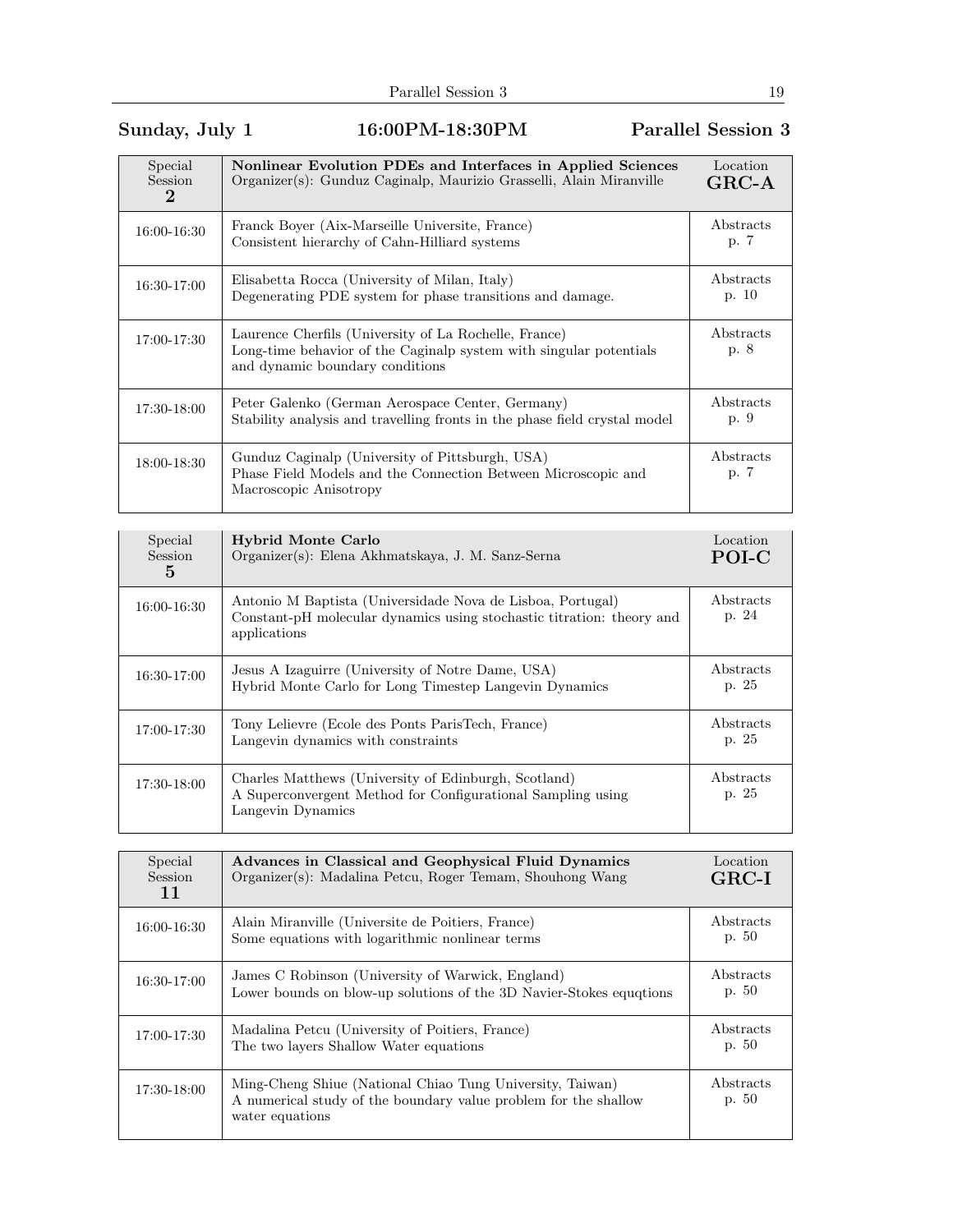| Special<br>Session<br>13 | Global Dynamics in Hamiltonian Systems<br>Organizer(s): Rafael de la Llave, Tere.M-Seara                               | Location<br>$MAG-A$ |
|--------------------------|------------------------------------------------------------------------------------------------------------------------|---------------------|
| 16:00-16:30              | Francisco Beron-Vera (RSMAS, University of Miami, USA)<br>Zonal jets as transport barriers in the Earth's stratosphere | Abstracts<br>p. 55  |
| 16:30-17:00              | Alejandro Luque (Universitat de Barcelona, Spain)<br>Extrapolation of frequencies of quasi-periodic orbits             | Abstracts<br>p. 56  |
| 17:00-17:30              | Eli Shlizerman (University of Washington, USA)<br>Dimension reduction for Hamiltonian dynamics                         | Abstracts<br>p. 58  |
| 17:30-18:00              | Renato C Calleja (McGill University, Canada)<br>Theory and computation of Quasi-Periodic solutions                     | Abstracts<br>p. 55  |

| Special<br><b>Session</b><br>14 | Mathematical Models in Biology and Medicine<br>Organizer(s): Yang Kuang, Bingtuan Li, Jiaxu Li, Andrew Nevai                                                                              | Location<br>$GRC-C$ |
|---------------------------------|-------------------------------------------------------------------------------------------------------------------------------------------------------------------------------------------|---------------------|
| 16:00-16:30                     | Sze-Bi Hsu (National Tsing-Hua .University, Taiwan)<br>A Refuge-Mediated Apparent Competition Model                                                                                       | Abstracts<br>p. 61  |
| 16:30-17:00                     | Jianhua Wu (Shaanxi Normal University, Peoples Rep of China)<br>Coexistence of the Unstirred Chemostat Model                                                                              | Abstracts<br>p. 65  |
| 17:00-17:30                     | Miranda I Teboh-Ewungkem (Lafayette College, USA)<br>Optimization of P. falciparum gametocyte sex ratios via competitive<br>and non-competitive strategies: the evolutionary implications | Abstracts<br>p. 64  |
| 17:30-18:00                     | Bingtuan Li (University of Louisville, USA)<br>Traveling Wave Solutions in Delayed Cooperative Systems                                                                                    | Abstracts<br>p. 63  |

| Special<br>Session<br>15 | Nonlinear Evolution Equations, Inclusions and Related Topics<br>Organizer(s): Mitsuharu Otani, Tohru Ozawa, N. U. Ahmed, S.<br>Migorski, I. I. Vrabie                                      | Location<br>$GRC-G$ |
|--------------------------|--------------------------------------------------------------------------------------------------------------------------------------------------------------------------------------------|---------------------|
| 16:00-16:30              | Jorge A Esquivel-Avila (Universidad Autonoma Metropolitana,<br>Mexico)<br>Dynamic analysis of a nonlinear Timoshenko equation                                                              | Abstracts<br>p. 67  |
| 16:30-17:00              | Akisato Kubo (Fujita Health University, Japan)<br>Existence and Non Existence of Solutions to Initial Boundary Value<br>Problems for Nonlinear Evolution Equations with Strong Dissipation | Abstracts<br>p. 68  |
| 17:00-17:30              | Masahito Ohta (Tokyo University of Science, Japan)<br>Splitting methods for semilinear evolution equations with applications<br>to nonlinear Schrödinger equations                         | Abstracts<br>p. 70  |
| 17:30-18:00              | Kei Matsuura (Waseda University, Japan)<br>Existence of time-periodic solutions for the micropolar fluid equations<br>with the spin-vortex interaction boundary condition                  | Abstracts<br>p. 69  |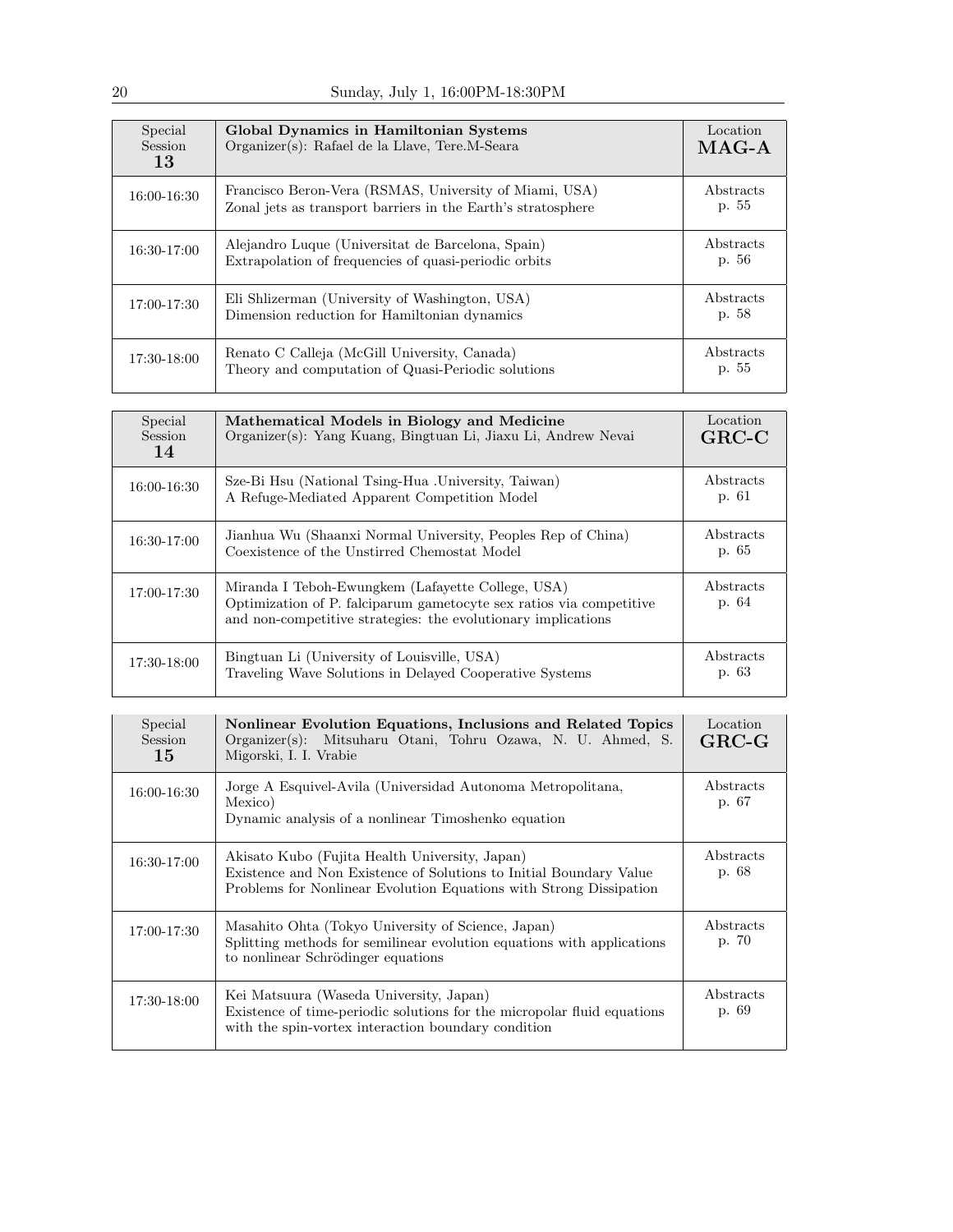| Special<br><b>Session</b><br>19 | Waves and Convection<br>Organizer(s): Sam Stechmann, Leslie Smith                                                                   | Location<br>REH-8  |
|---------------------------------|-------------------------------------------------------------------------------------------------------------------------------------|--------------------|
| 16:00-16:30                     | Keith Juiien (University of Colorado at Boulder, USA)<br>Low rossby number heat transport in rotating Rayleigh-Benard<br>convection | Abstracts<br>p. 85 |
| 16:30-17:00                     | Ian Grooms (New York University, USA)<br>A Model of Convective Taylor Columns in Rotating Rayleigh-Benard<br>Convection             | Abstracts<br>p. 85 |
| 17:00-17:30                     | David J Muraki (Simon Fraser University, Canada)<br>Rossby Waves in Rotating Shallow Water on the Sphere                            | Abstracts<br>p. 86 |
| 17:30-18:00                     | Jean-Luc Thiffeault (University of Wisconsin, Madison, USA)<br>Bioconvection revisited                                              | Abstracts<br>p. 87 |

| Special<br><b>Session</b><br>20 | <b>Stochastic-Statistical Modeling of Climate</b><br>Organizer(s): Dimitris Giannakis, John Harlim, Andrew Majda                                                         | Location<br>$REH-4$ |
|---------------------------------|--------------------------------------------------------------------------------------------------------------------------------------------------------------------------|---------------------|
| 16:00-16:30                     | John Harlim (North Carolina State University, USA)<br>Optimal Filtering of Complex Turbulent Systems with Memory Depth<br>through Consistency Constraints                | Abstracts<br>p. 89  |
| 16:30-17:00                     | Ilya Timofeyev (University of Houston, USA)<br>Sub-sampling in Parametric Estimation of Effective Stochastic Models                                                      | Abstracts<br>p. 91  |
| 17:00-17:30                     | Jonathan Weare (University of Chicago, USA)<br>Sampling in and out of equilibrium when the tails matter                                                                  | Abstracts<br>p. 91  |
| 17:30-18:00                     | Radu Herbei (The Ohio State University, USA)<br>A Bayesian approach to parameter estimation and model error<br>quantification of stochastic models for turbulent signals | Abstracts<br>p. 89  |

| Special<br>Session<br>23 | Topological and Combinatorial Dynamics<br>Organizer(s): Lluis Alseda, Francisco Balibrea Gallego, Piotr Oprocha                                         | Location<br>$GRC-H$ |
|--------------------------|---------------------------------------------------------------------------------------------------------------------------------------------------------|---------------------|
| 16:00-16:30              | Tomasz J Nowicki (IBM, USA)<br>Tiles in Convex Dynamics. Error Diffusion on Simplices: Invariant<br>Regions, Tessalations and Acuteness                 | Abstracts<br>p. 104 |
| 16:30-17:00              | Francois Gautero (Université de Nice - Sophia Antipolis, France)<br>Dynamics on tiling spaces, invariant measures and generalized<br>Thurston semi-norm | Abstracts<br>p. 102 |
| 17:00-17:30              | Grzegorz M Swirszcz (IBM, USA)<br>Disjunctive cuts, lattice-free sets and mixed-integer programming                                                     | Abstracts<br>p. 105 |
| 17:30-18:00              | Maria F Correia (University of Evora, Portugal)<br>Analysis of an infinite dynamical system using substitution systems                                  | Abstracts<br>p. 102 |
| 18:00-18:30              | Sandra Vinagre (University of Evora, Portugal)<br>Nonlinearly perturbed heat equation: a symbolic approach                                              | Abstracts<br>p. 105 |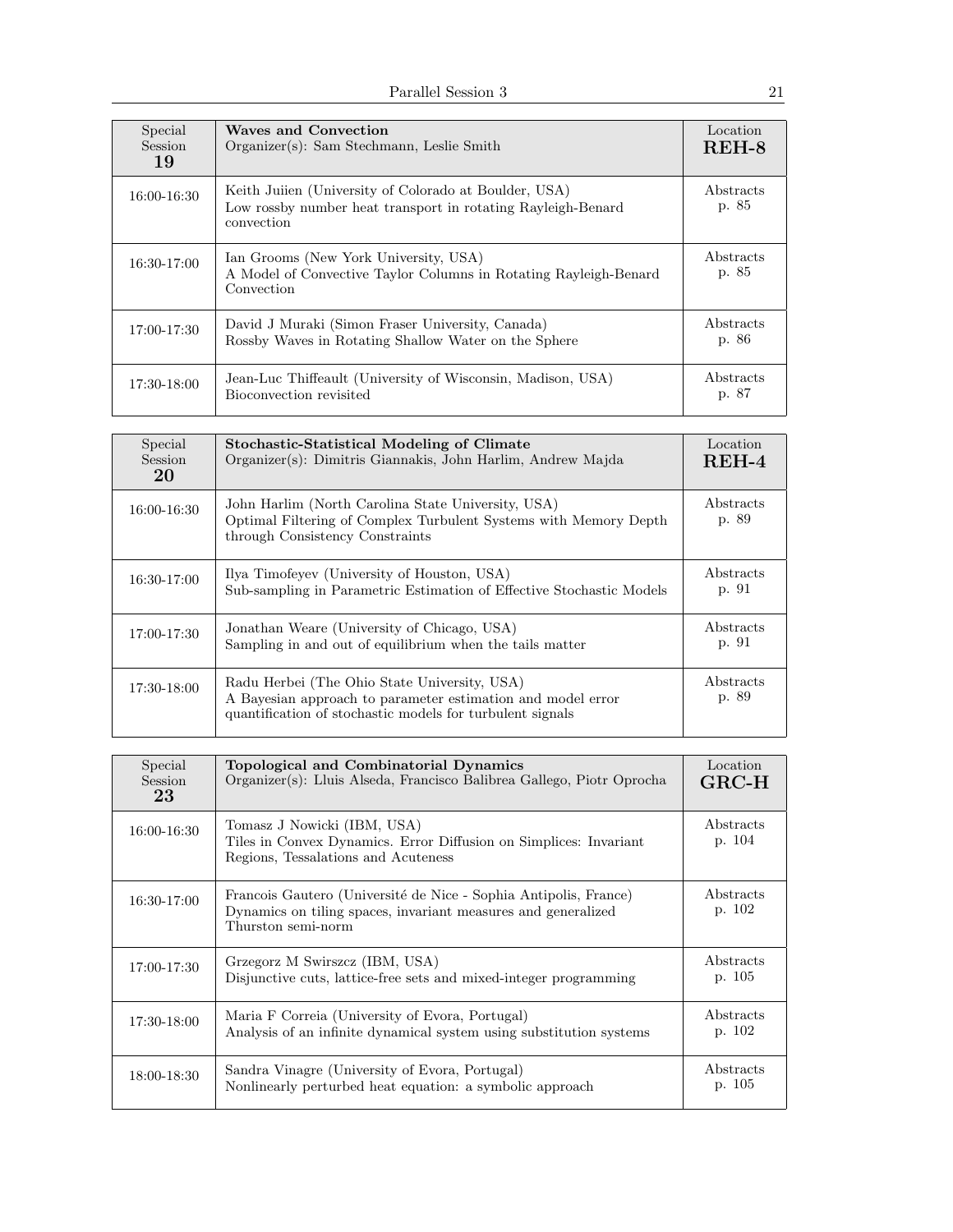| Special<br>Session<br>24 | Geometric Mechanics<br>Organizer(s): Tom Mestdag, Manuel de Leon, Frans Cantrijn, Aziz Ham-<br>douni, Dina Razafindralandy, Jean-Claude Zambrini | Location<br>$REH-5$ |
|--------------------------|--------------------------------------------------------------------------------------------------------------------------------------------------|---------------------|
| 16:00-16:30              | Oscar Fernandez (Wellesley College, USA)<br>Variational Integrators for Hamiltonizable Nonholonomic Systems                                      | Abstracts<br>p. 107 |
| 16:30-17:00              | Paula P Balseiro (Universidade Federal Fluminense, Brazil)<br>On the geometry of nonholonomic systems                                            | Abstracts<br>p. 106 |
| 17:00-17:30              | Leonardo J Colombo (ICMAT, Spain)<br>On the geometry of mechanical control systems on Lie groups                                                 | Abstracts<br>p. 107 |
| 17:30-18:00              | Marin Kobilarov (California Institute of Technology, USA)<br>Geometric control of electromagnetic docking                                        | Abstracts<br>p. 108 |

| Special<br><b>Session</b><br>25 | Dynamics in Complex Biological Systems<br>Organizer(s): Bijoy K. Ghosh, Akif Ibraguimov, Qishao Lu, Jianzhong<br>Su                                             | Location<br>REH-6   |
|---------------------------------|-----------------------------------------------------------------------------------------------------------------------------------------------------------------|---------------------|
| $16:00 - 16:30$                 | Qishao Q Lu (Beihang Univ., Peoples Rep of China)<br>Bursting dynamics of pancreatic beta-cells with electrical and chemical<br>couplings                       | Abstracts<br>p. 113 |
| $16:30-17:00$                   | Jian Xu (Tongji University, Peoples Rep of China)<br>Oscillatory Dynamics Induced by Time Delay in an Internet<br>Congestion Control Model with a Ring Topology | Abstracts<br>p. 116 |
| 17:00-17:30                     | Zhuogin Yang (Beihang University, Peoples Rep of China)<br>Different Bursting patterns in two-parameter bifurcation plane of fast<br>subsystem                  | Abstracts<br>p. 116 |

| Special<br>Session<br>28 | Analysis and Numerics of Differential Equations and Dynami-<br>cal Systems in Mathematical Fluid Mechanics<br>Organizer(s): Changbing Hu, Ning Ju, Theodore Tachim-Medj | Location<br>$REH-9$ |
|--------------------------|-------------------------------------------------------------------------------------------------------------------------------------------------------------------------|---------------------|
| 16:00-16:30              | Daniel X Guo (University of North Carolina Wilmington, USA)<br>Alternating Direction Second Order Method for the Navier-Stokes<br>Equations                             | Abstracts<br>p. 126 |
| 16:30-17:00              | Xiaosheng Li (Florida International University, USA)<br>Determination of viscosity in an incompressible fluid                                                           | Abstracts<br>p. 126 |
| 17:00-17:30              | Zhongming Wang (Florida International University, USA)<br>A level set approach for dilute non-collisional fluid-particle flows                                          | Abstracts<br>p. 127 |
| 17:30-18:00              | Wei Wang (Florida International University, USA)<br>A high order WENO Scheme for detonation waves                                                                       | Abstracts<br>p. 127 |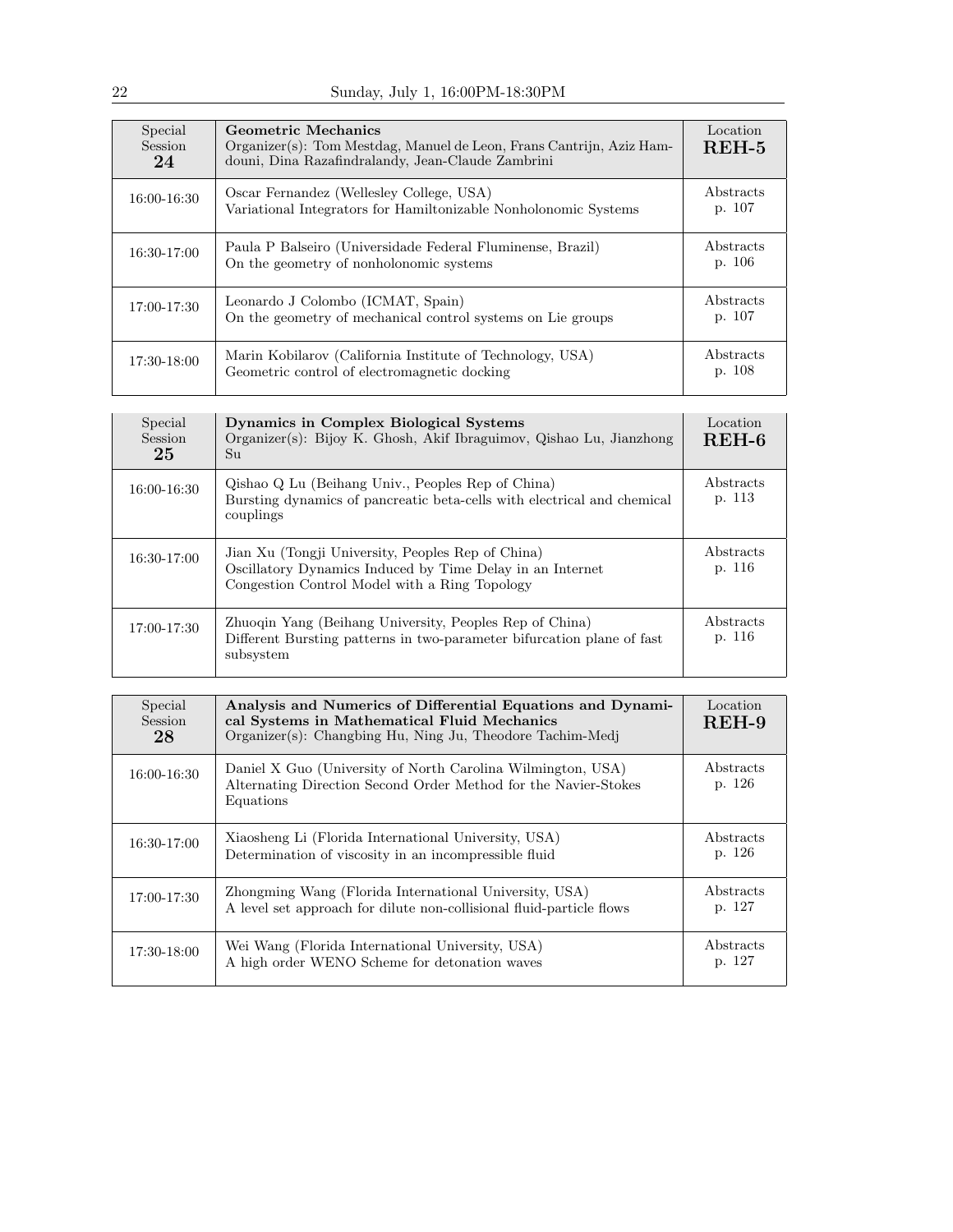| Special<br><b>Session</b><br>31 | Mathematical Models of Cancer and Cancer Therapy<br>Organizer(s): Yangjin Kim                                                                    | Location<br>$REH-7$ |
|---------------------------------|--------------------------------------------------------------------------------------------------------------------------------------------------|---------------------|
| 16:00-16:30                     | Yi Jiang (Georgia State University, USA)<br>Multiscale study of angiogenesis from molecule to tissue                                             | Abstracts<br>p. 140 |
| 16:30-17:00                     | Arnaud Chauviere (University of New Mexico, USA)<br>Cell migration features in glioma growth and invasion: Mathematical<br>modeling and analysis | Abstracts<br>p. 137 |
| 17:00-17:30                     | Peter Hinow (University of Wisconsin - Milwaukee, USA)<br>Modeling the Effects of Drug Binding on the Dynamic Instability of<br>Microtubules     | Abstracts<br>p. 139 |
| 17:30-18:00                     | Harsh Jain (Mathematical Biosciences Institute, USA)<br>A Model of Prostate Cancer Progression under Androgen Ablation<br>Therapy                | Abstracts<br>p. 139 |

| Special<br>Session<br>35 | Qualitative Theory of Nonlinear ODEs and Applications<br>$Organizer(s)$ : Fabio Zanolin                                                                       | Location<br>$MAG-C$ |
|--------------------------|---------------------------------------------------------------------------------------------------------------------------------------------------------------|---------------------|
| 16:00-16:30              | Alfonso Ruiz-Herrera (University of Granada, Spain)<br>Periodic solutions and chaotic dynamics in 3D equations with<br>applications to Lotka Volterra systems | Abstracts<br>p. 158 |
| 16:30-17:00              | Nicola Soave (University of Milano-Bicocca, Italy)<br>Symbolic dynamics for the N-centre problem at negative energies                                         | Abstracts<br>p. 159 |
| 17:00-17:30              | Greg S Spradlin (Embry-Riddle Aeronautical University, USA)<br>An Even Solution to a fourth-order ODE                                                         | Abstracts<br>p. 159 |
| 17:30-18:00              | Gianmaria Verzini (Politecnico di Milano, Italy)<br>Entire Parabolic Trajectories as Minimal Phase Transitions                                                | Abstracts<br>p. 159 |

| Special<br>Session<br>45 | Stochastic and Deterministic Dynamical Systems, and Appli-<br>cations<br>Organizer(s): Tomas Caraballo, Jose Valero Cuadra, Maria Garrido-<br>Atienza             | Location<br>$GRC-B$ |
|--------------------------|-------------------------------------------------------------------------------------------------------------------------------------------------------------------|---------------------|
| 16:00-16:30              | Carmen Calvo-Jurado (Universidad de Extremadura, Spain)<br>Asymptotic behavior of linear elliptic problems with Dirichlet<br>conditions on random varying domains | Abstracts<br>p. 191 |
| 16:30-17:00              | David J Simpson (The University of British Columbia, Canada)<br>The Effects of Noise on Sliding Motion                                                            | Abstracts<br>p. 194 |
| 17:00-17:30              | Bixiang Wang (New Mexico Tech, USA)<br>Sufficient and Necessary Criteria for Existence of Pullback Attractors<br>for Non-compact Random Dynamical Systems         | Abstracts<br>p. 194 |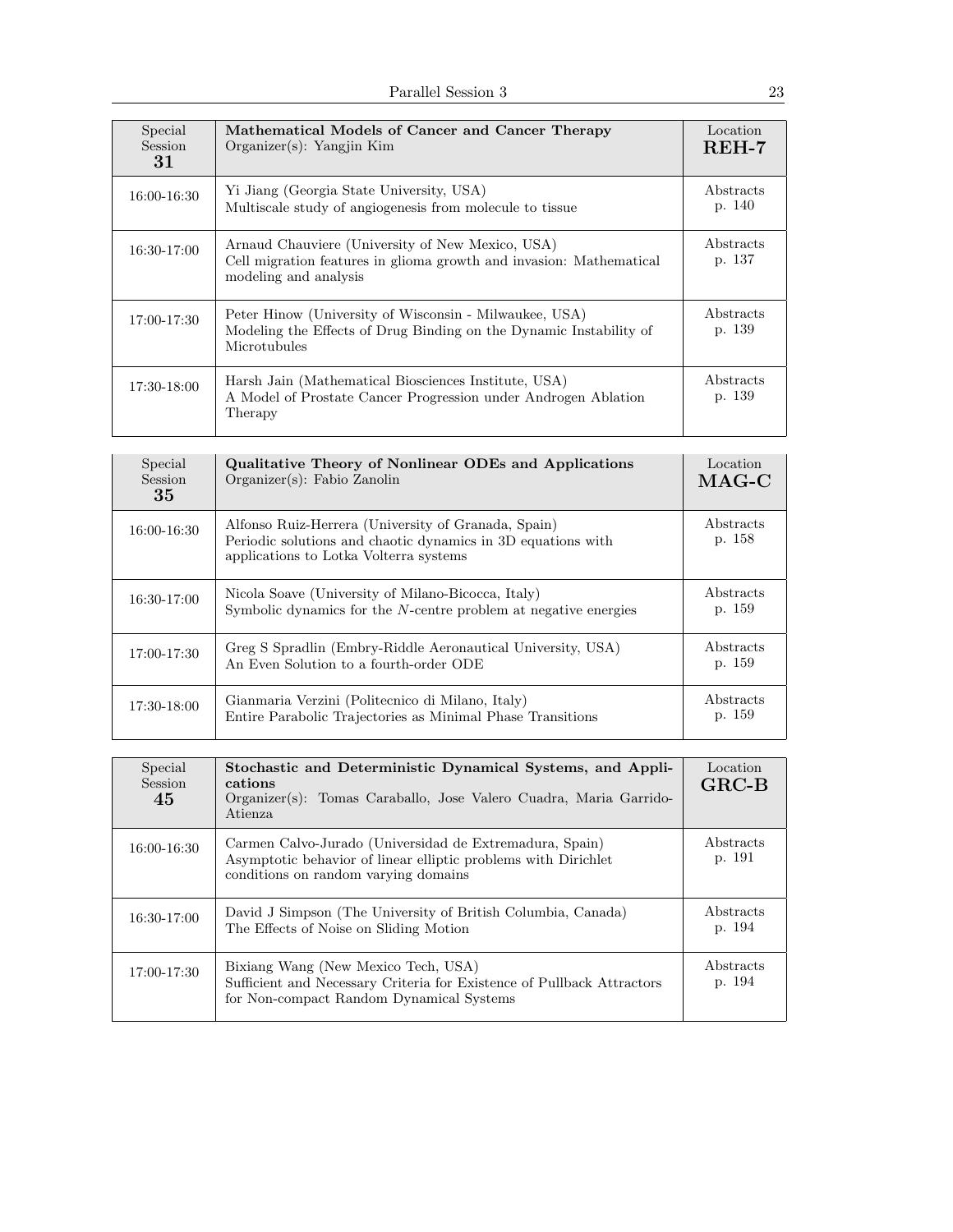| Special<br><b>Session</b><br>49 | Growth Models and Interface Dynamics<br>Organizer(s): Alexander Nepomnyashchy, Tatiana Savin, Amy Novick-<br>Cohen                              | Location<br>PAL-CC  |
|---------------------------------|-------------------------------------------------------------------------------------------------------------------------------------------------|---------------------|
| 16:00-16:30                     | Martin E Glicksman (Florida Institute of Technology, USA)<br>Capillary-mediated pattern branching                                               | Abstracts<br>p. 207 |
| 16:30-17:00                     | Matthew Elsey (Courant Institute - New York University, USA)<br>Diffusion-Generated Motion Algorithms for Multiphase Curvature<br>Motion        | Abstracts<br>p. 207 |
| 17:00-17:30                     | Amy Novick-Cohen (Technion, Israel)<br>Coarsening and the deep quench obstacle problem                                                          | Abstracts<br>p. 208 |
| 17:30-18:00                     | Alexander Nepomnyashchy (Technion - Israel Institute of Technology,<br>Israel)<br>Stationary solutions of the convective Cahn-Hilliard equation | Abstracts<br>p. 208 |
| 18:00-18:30                     | Petr Plechac (University of Delaware, USA)<br>Born-Oppenheimer approximation and accuracy of molecular dynamics                                 | Abstracts<br>p. 209 |

| Special<br><b>Session</b><br>63 | Infinite Dimensional Dynamics and Applications<br>Organizer(s): James C. Robinson, Yuncheng You                                                        | Location<br>PAL-A   |
|---------------------------------|--------------------------------------------------------------------------------------------------------------------------------------------------------|---------------------|
| 16:00-16:30                     | Witold Sadowski (University of Warsaw, Poland)<br>3D Navier-Stokes equations: numerical verification of regularity for<br>bounded sets of initial data | Abstracts<br>p. 248 |
| 16:30-17:00                     | Marco Sammartino (University of Palermo, Italy)<br>Separation and bifurcation phenomena for flows interacting with a<br>boundary                       | Abstracts<br>p. 248 |
| 17:00-17:30                     | Nick Sharples (University of Warwick, England)<br>On representatives of solutions and those properties independent of the<br>chosen representative.    | Abstracts<br>p. 248 |
| 17:30-18:00                     | Mikolaj Sierzega (University of Warwick, England)<br>Global existence for the critical semilinear heat equation                                        | Abstracts<br>p. 248 |

| Special<br><b>Session</b><br>64 | Analysis of PDEs and Particle Systems: From Life Sciences,<br><b>Economics and Materials Science</b><br>Organizer(s): Toyohiko Aiki, Nobuyuki Kenmochi, Adrian Muntean | Location<br>POI-D   |
|---------------------------------|------------------------------------------------------------------------------------------------------------------------------------------------------------------------|---------------------|
| 16:00-16:30                     | Maria D'orsogna (California State University at Northridge, USA)<br>Stochastic nucleation and growth of particle clusters                                              | Abstracts<br>p. 250 |
| 16:30-17:00                     | Razvan C Fetecau (Simon Fraser University, Canada)<br>Swarm dynamics and equilibria for a nonlocal aggregation model                                                   | Abstracts<br>p. 251 |
| 17:00-17:30                     | Joep Evers (Eindhoven University of Technology, Netherlands)<br>Global effect of local anisotropic interactions in crowd dynamics                                      | Abstracts<br>p. 250 |
| 17:30-18:00                     | Yusuke Murase (Meijo University, Japan)<br>Mathematical modeling for brewing process of Sake and its analysis                                                          | Abstracts<br>p. 252 |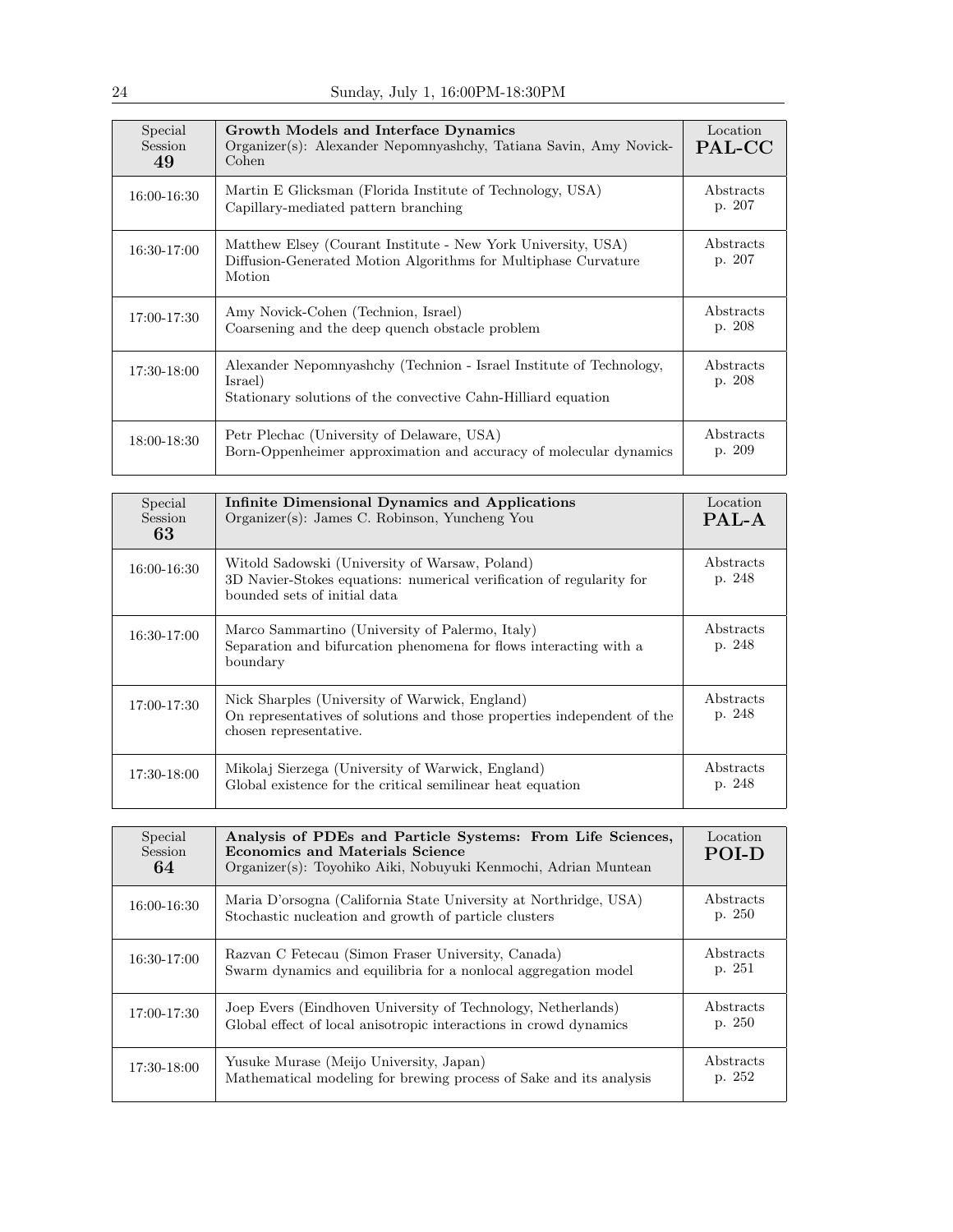| Special<br><b>Session</b><br>67 | Applied Analysis and Dynamics in Engineering and Sciences<br>Organizer(s): Thomas C Hagen, Janos Turi                                                                                  | Location<br>POI-A   |
|---------------------------------|----------------------------------------------------------------------------------------------------------------------------------------------------------------------------------------|---------------------|
| 16:00-16:30                     | Marian Bocea (Loyola University Chicago, USA)<br>Models for growth of heterogeneous sandpiles via Mosco convergence                                                                    | Abstracts<br>p. 254 |
| 16:30-17:00                     | Brenton LeMesurier (College of Charleston, USA)<br>Conservative time discretization of large, stiff Hamiltonian systems,<br>applied to models of molecular chains and nonlinear optics | Abstracts<br>p. 256 |
| 17:00-17:30                     | Byungik Kahng (University of North Texas at Dallas, USA)<br>Non-linear Discrete-time Singularly-disturbed Control Dynamical<br>Systems and their Steady State Sets                     | Abstracts<br>p. 256 |
| 17:30-18:00                     | Jigarkumar S Patel (The University of Texas at Dallas, USA)<br>Computational Study of a Dynamic Contact Problem                                                                        | Abstracts<br>p. 257 |

| Special<br><b>Session</b><br>72 | Special Methods for Solving Systems of Non-linear Differential<br>Equations and their Applications to Sciences and Engineering<br>$Organizer(s)$ : Mufid Abudiab                                              | Location<br>$MAG-B$ |
|---------------------------------|---------------------------------------------------------------------------------------------------------------------------------------------------------------------------------------------------------------|---------------------|
| $16:00 - 16:30$                 | Diane L Denny (Texas A&M University-Corpus Christi, USA)<br>A unique positive solution to a system of nonlinear elliptic equations                                                                            | Abstracts<br>p. 273 |
| 16:30-17:00                     | Seunghyeon Baek (Korea University, Korea)<br>A spatio-temporal model for tumor-immune interaction and siRNA<br>treatment                                                                                      | Abstracts<br>p. 272 |
| 17:00-17:30                     | Habibolla Latifizadeh (Shiraz University of Technology, Iran)<br>The qualitative study on a new special analytical method for solving<br>wide classes of Non-linear Differential Equations-Reality, potential | Abstracts<br>p. 273 |

| Special<br><b>Session</b><br>73 | Mathematical Models for Upwelling Ocean Currents and Re-<br>lated Phenomena<br>Organizer(s): David Rivas, Sherry Scott, Anna Ghazaryan | Location<br>$REH-1$ |
|---------------------------------|----------------------------------------------------------------------------------------------------------------------------------------|---------------------|
| 16:00-16:30                     | Andrew J Willmott (National Oceanography Centre, England)<br>Geostrophic adjustment in a polar basin                                   | Abstracts<br>p. 277 |
| 16:30-17:00                     | Grace M Maze (University of Miami, USA)<br>The connection between the Loop Current excursions and the Florida<br>Red Tides             | Abstracts<br>p. 276 |
| 17:00-17:30                     | Yonggang Liu (University of South Florida, USA)<br>Seasonality of the circulation on the West Florida Shelf                            | Abstracts<br>p. 276 |
| 17:30-18:00                     | Sherry E Scott (Marquette University, USA)<br>Individual trajectory complexity methods & an upwelling flow example                     | Abstracts<br>p. 277 |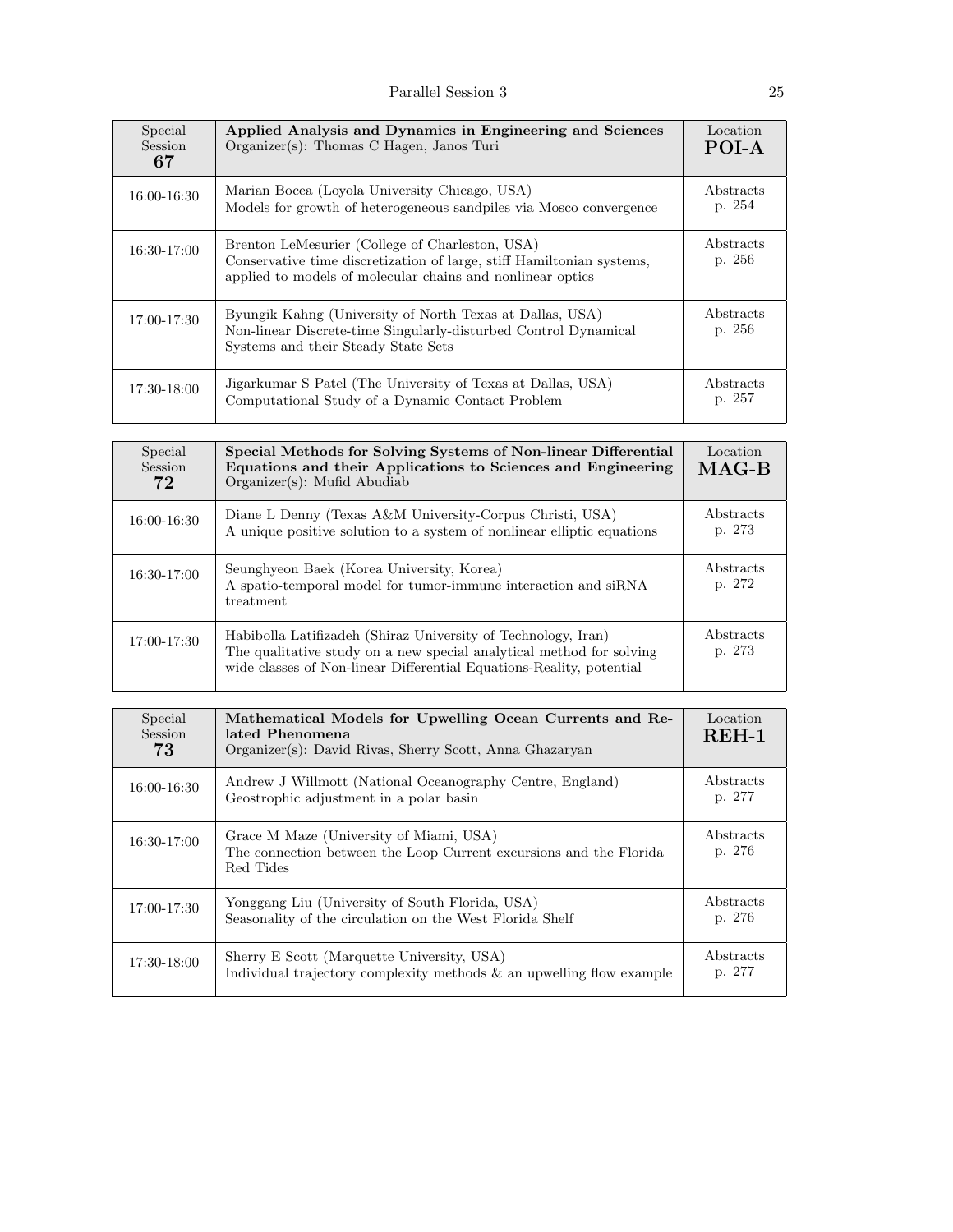| Special<br><b>Session</b><br>79 | Numerical Methods based on Homogenization and on Two-<br><b>Scale Convergence</b><br>$Organizer(s)$ : Emmanuel Frenod                                          | Location<br>POI-B          |
|---------------------------------|----------------------------------------------------------------------------------------------------------------------------------------------------------------|----------------------------|
| 16:00-16:30                     | Lei Zhang (Shanghai Jiaotong University, Peoples Rep of China)<br>Numerical homogenization with non-separable scales                                           | <b>Abstracts</b><br>p. 297 |
| $16:30-17:00$                   | Sever Hirstoaga (INRIA Nancy Grand-Est & IRMA Strasbourg,<br>France)<br>Two-Scale Asymptotic-Preserving Particle-in-Cell method for a<br>Vlasov-Poisson system | <b>Abstracts</b><br>p. 296 |
| 17:00-17:30                     | Seck Diaraf (LMDAN, UCAD, Senegal)<br>Location Problems by shape and topological optimization                                                                  | Abstracts<br>р.            |

| Contributed<br>Session<br>02 | <b>ODEs</b> and Applications<br>$Chair(s):$ Zhaosheng Feng                                                                                                                                                             | Location<br>$REH-3$ |
|------------------------------|------------------------------------------------------------------------------------------------------------------------------------------------------------------------------------------------------------------------|---------------------|
| 16:00-16:20                  | Duane Chin-Quee (Florida Institute of Technology, USA)<br>Existence and Uniqueness of Linear Functional Differential Equations<br>with Anticipation                                                                    | Abstracts<br>p. 313 |
| 16:20-16:40                  | Zhazira K Kadirbayeva (Institute of Mathematics MES of Kazakhstan,<br>Kazakhstan)<br>Criterion of well-posed solvability of linear semi-periodical boundary<br>value problem for system of loaded hyperbolic equations | Abstracts<br>p. 314 |
| 16:40-17:00                  | Enrique Ponce (University of Sevilla, Spain)<br>Limit cycle existence and uniqueness in elementary piecewise linear<br>continuous systems                                                                              | Abstracts<br>p. 315 |
| $17:00 - 17:20$              | Scott Kelly (University of North Carolina at Charlotte, USA)<br>Constrained Mechanics and Idealized Models for Aquatic Locomotion                                                                                      | Abstracts<br>p. 314 |
| $17:20 - 17:40$              | Andrew G Smith (University of Queensland, Australia)<br>Diffusion approximations for Metapopulation Models                                                                                                             | Abstracts<br>p. 316 |